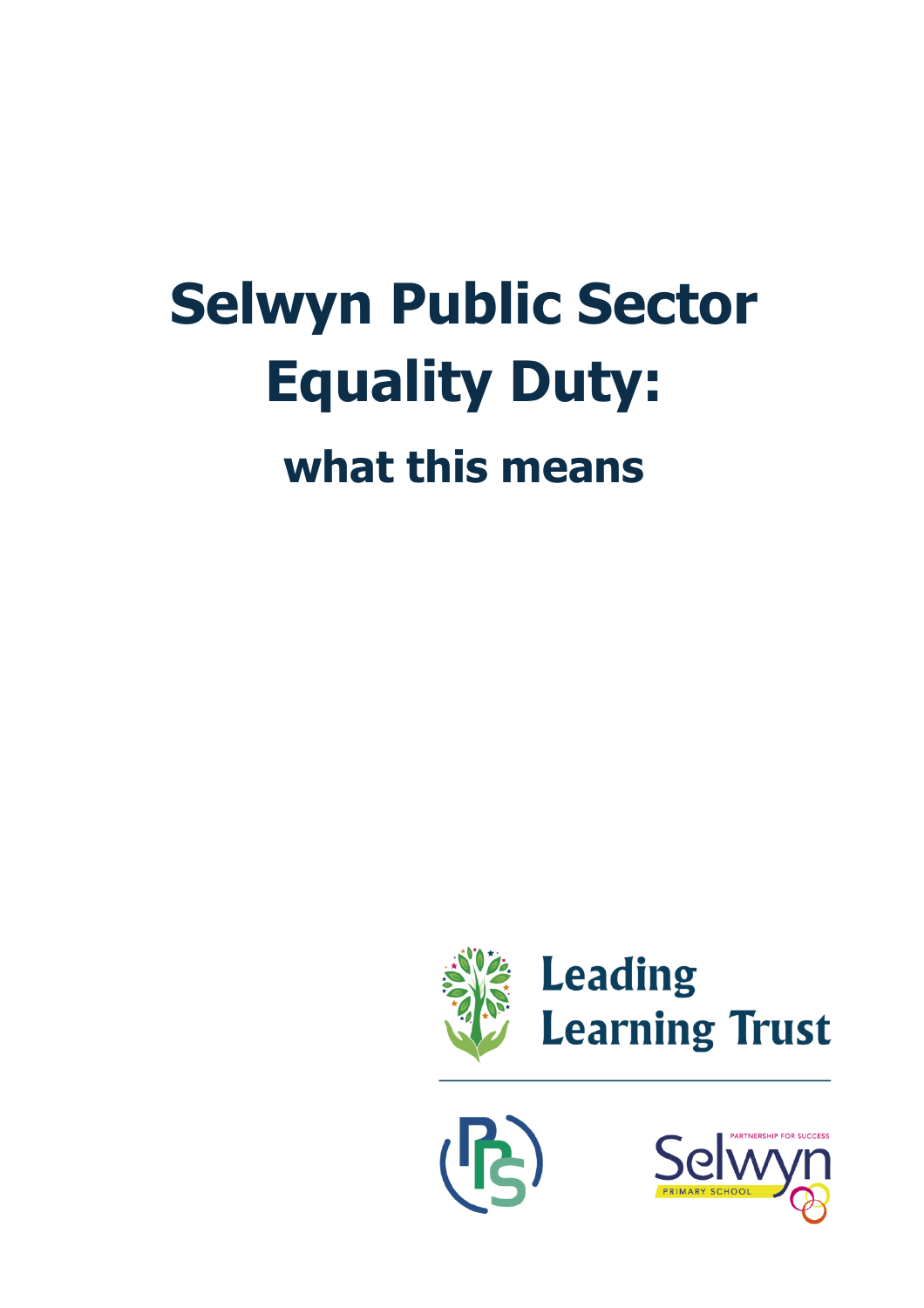## **Introduction**

Welcome to Equalities at Selwyn Primary School. You will find here information about how the school ensures it meets its Specific Equalities Duties, these are things our school **must** do.

The **Public Sector Equality Duty** requires our school to publish information about Equalities.

The **Equality Act 2010** clearly states that the following groups must be addressed. People identified in the following groups are considered to have a protected characteristic and must be taken into account when publishing information. These groups are as follows:

- Disability
- Sex (gender)
- Race (ethnicity)
- Pregnancy and Maternity
- Religion and Belief
- Sexual Orientation
- Gender reassignment

There are also 2 other protected characteristics that schools do not have a direct duty to:

- Age
- Marriage and Civil Partnership

The information we publish and analyse must be clearly linked to the three aims (General Duties) of the Public Sector Equality Duty. General Duties are the things that schools aim to achieve.

## **General Duties**

The three aims of the Public Sector Equality Duty are:

- Eliminate unlawful discrimination, harassment and victimisation and other conduct prohibited by the Act.
- Advance equality of opportunity between people who share a protected characteristic and those who do not.
- Foster good relations between people who share a protected characteristic and those who do not.

## **Specific Duties**

## **A - Published information – Equalities Information and Analysis**

• Information about our school community can be found in a document to download on the school website –